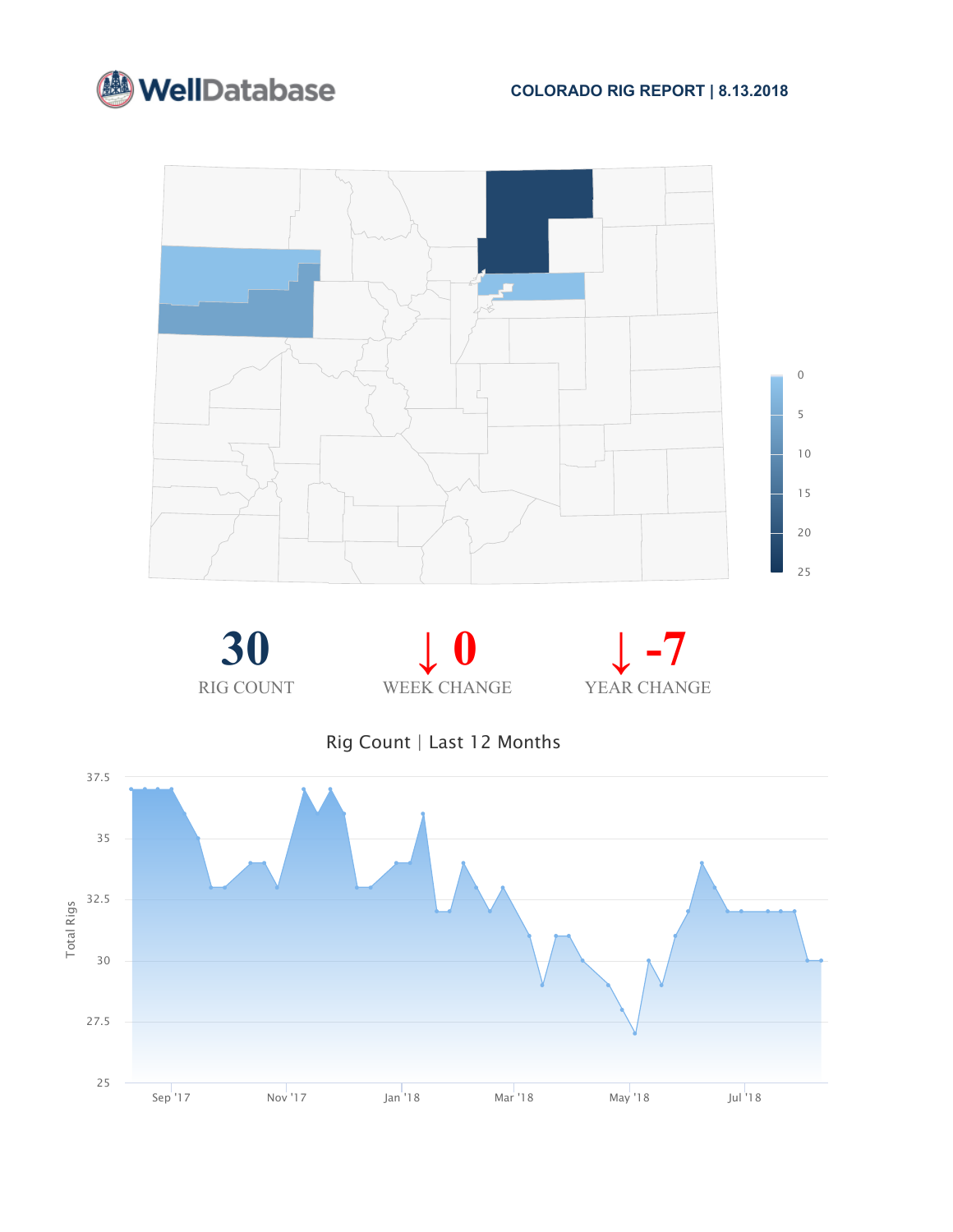







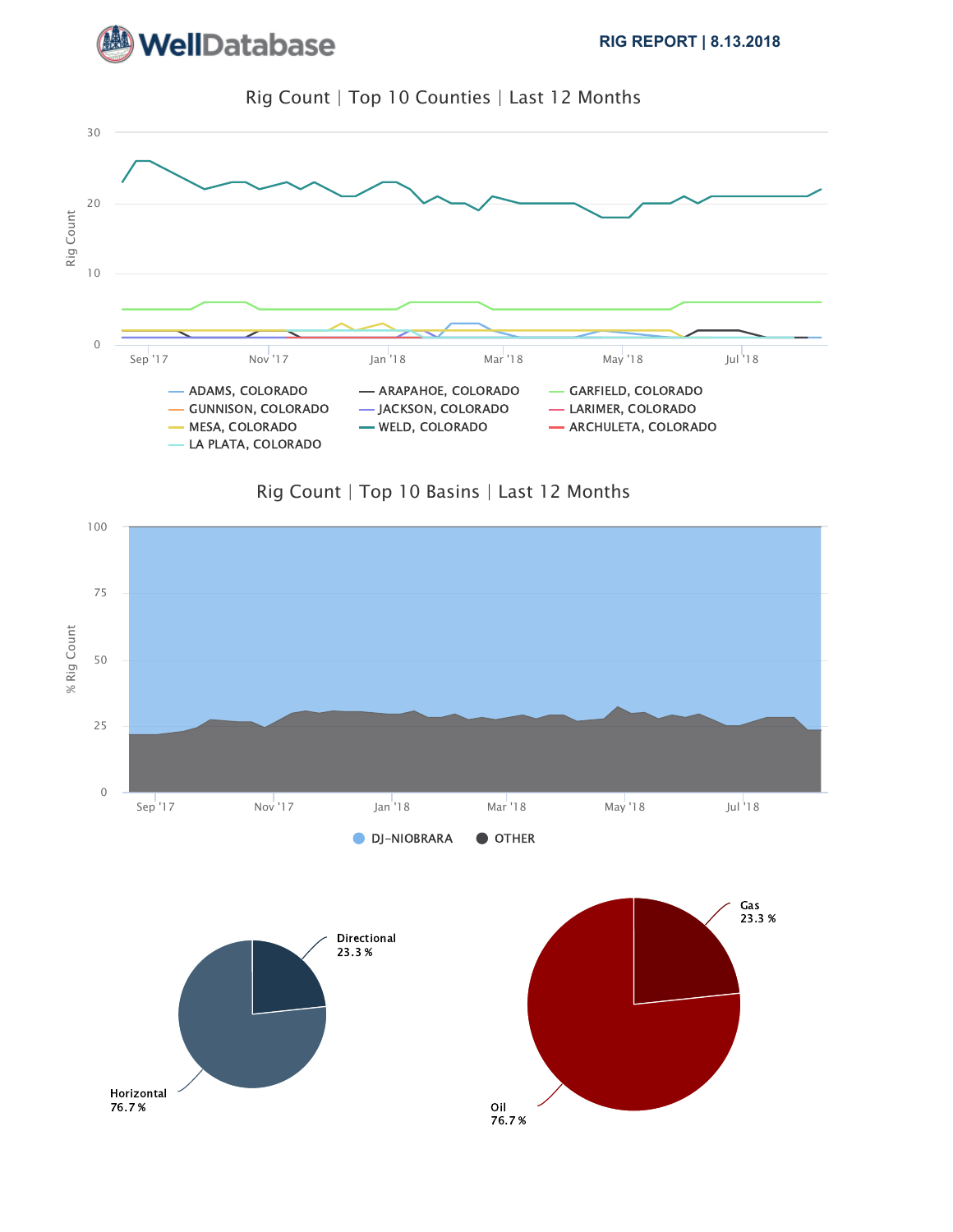![](_page_2_Picture_0.jpeg)

| <b>STATE</b>                | <b>CURRENT</b> | $+/-$    | <b>PREVIOUS WEEK</b> | $+/-$ | <b>PREVIOUS YEAR</b> |
|-----------------------------|----------------|----------|----------------------|-------|----------------------|
| ARAPAHOE COUNTY, COLORADO   | $\mathbf{0}$   | -1       |                      |       |                      |
| ADAMS COUNTY, COLORADO      |                | $\Omega$ |                      |       |                      |
| GARFIELD COUNTY, COLORADO   | 6              | $\Omega$ | 6                    |       | 5                    |
| JACKSON COUNTY, COLORADO    | $\Omega$       | $\Omega$ | $\Omega$             | $-1$  |                      |
| LA PLATA COUNTY, COLORADO   | $\Omega$       |          | $\Omega$             | $-2$  | $\mathcal{P}$        |
| MESA COUNTY, COLORADO       | $\Omega$       | $\Omega$ | $\Omega$             | $-3$  | 3                    |
| RIO BLANCO COUNTY, COLORADO |                |          |                      |       |                      |
| WELD COUNTY, COLORADO       | 22             |          | 21                   |       | 23                   |

| <b>WELL TYPE</b> | <b>CURRENT</b> | $+1-$ | <b>PREVIOUS WEEK</b> | $+/-$ | <b>PREVIOUS YEAR</b> |
|------------------|----------------|-------|----------------------|-------|----------------------|
| Gas              |                |       |                      |       |                      |
| Oil              | 23             |       | 23                   |       | 29                   |

| <b>WELLBORE</b>    | <b>CURRENT</b> | $+/-$ | <b>PREVIOUS WEEK</b> | $+/-$      | <b>PREVIOUS YEAR</b> |
|--------------------|----------------|-------|----------------------|------------|----------------------|
| <b>Directional</b> |                |       |                      | $\sqrt{2}$ |                      |
| Horizontal         | 23             |       | 23                   |            | 25                   |